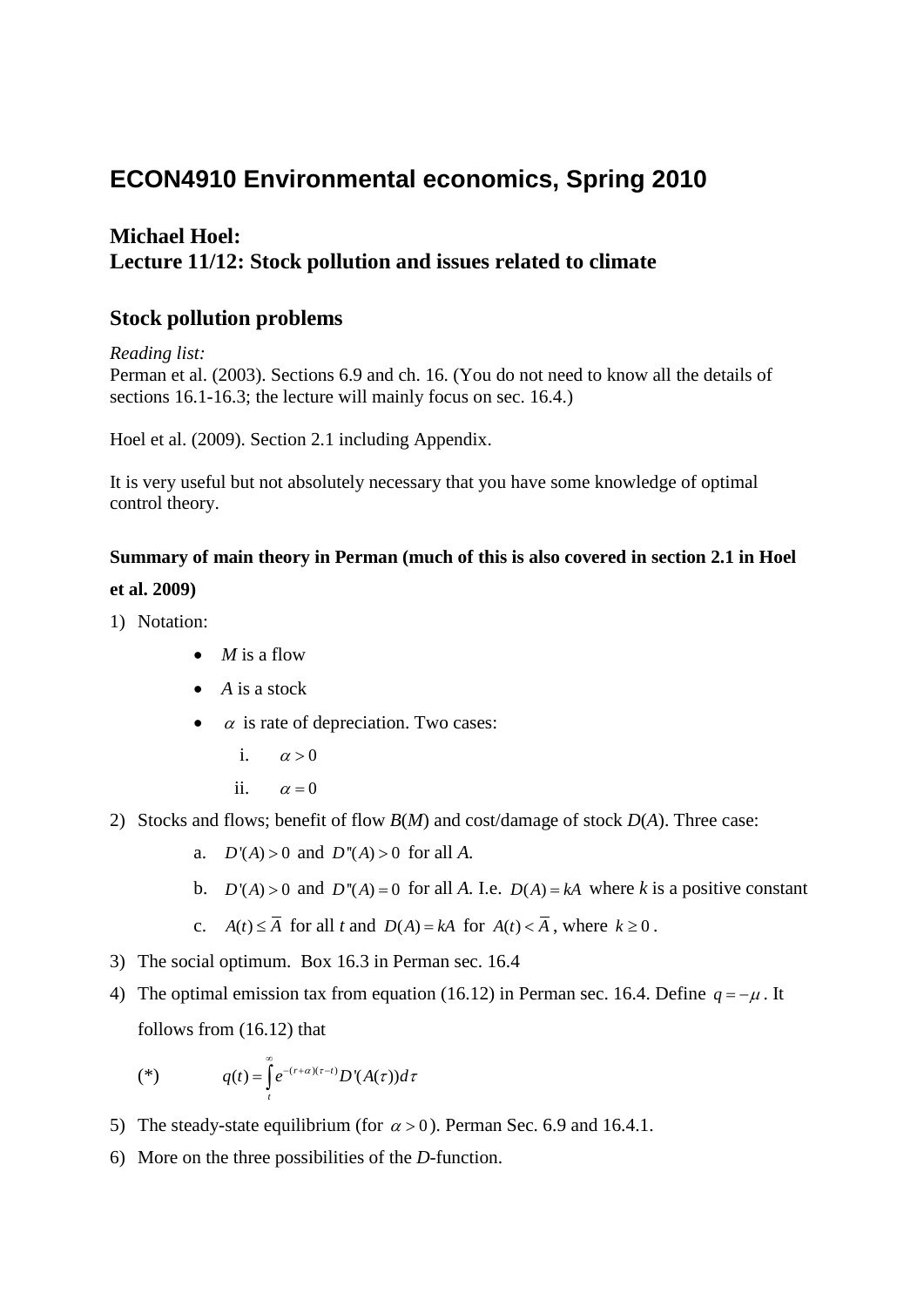## **Derivation of (\*) using optimal control theory (sketch):**

$$
\text{Max} \int_{0}^{\infty} e^{-rt} \left[ B(M(t)) - D(A(t)) \right] dt
$$
\n
$$
\text{s.t.}
$$

$$
\dot{A}(t) = M(t) - \alpha A(t)
$$

Current value Hamiltonian

$$
H = B(M) - D(A) + \mu \big[ M(t) - \alpha A(t) \big]
$$

Optimal solution satisfies

$$
\frac{\partial H}{\partial M} = 0
$$

$$
\dot{\mu}(t) - r\mu(t) = -\frac{\partial H}{\partial A}
$$

Defining  $q(t) = -\mu(t)$  this gives

 $B'(M(t)) = q(t)$  and the development of *q* is given by  $\dot{q}(t) = (r + \alpha)q(t) - D'(A(t))$  which implies that

$$
q(t) = e^{(r+\alpha)t} K + \int_{t}^{\infty} e^{-(r+\alpha)(\tau-t)} D'(A(\tau))
$$

where *K* is some constant. However, the transversality conditions imply that  $K=0$ , giving (\*)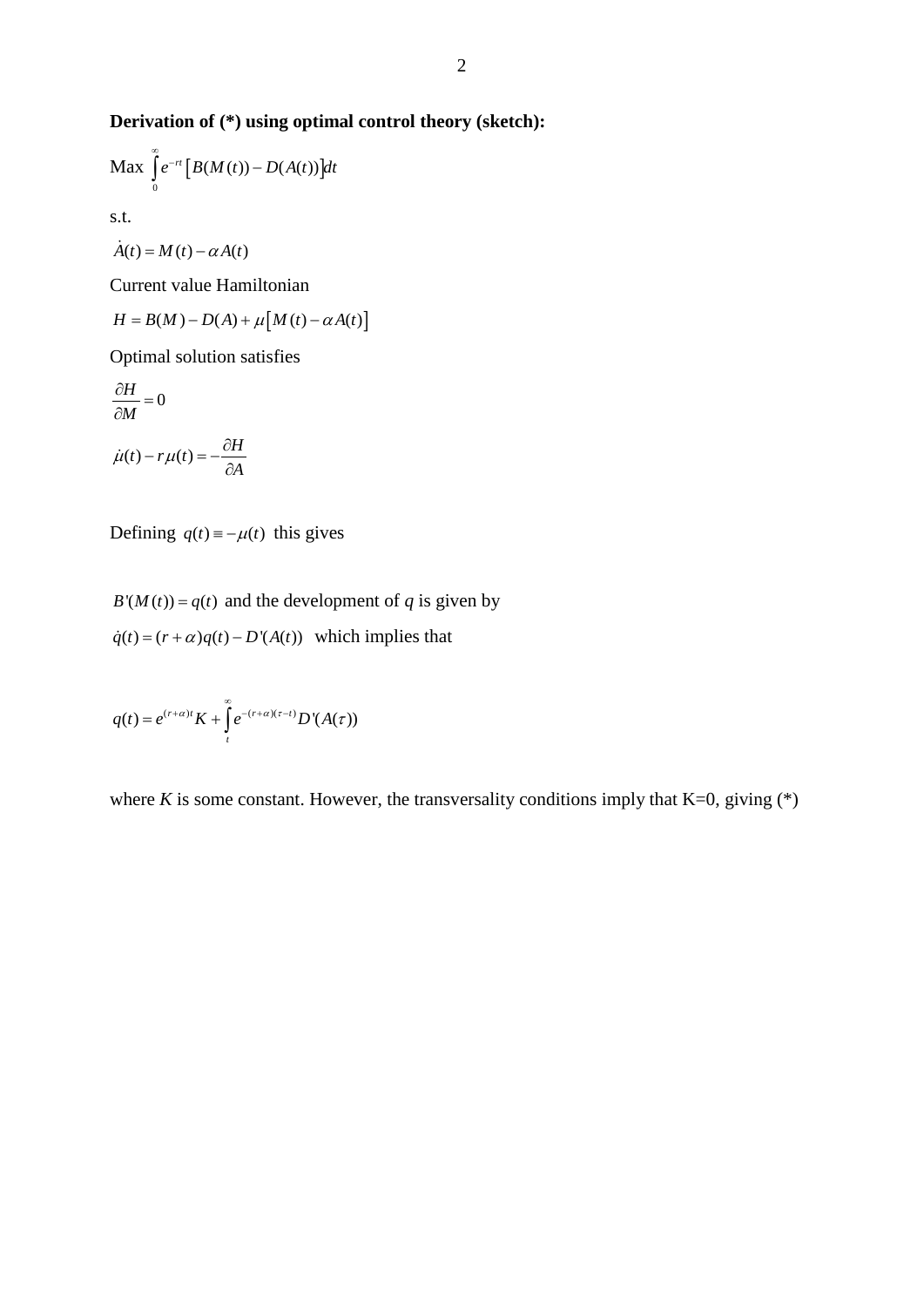### **Climate change and climate policy: some important issues**

- 1) The physics of climate change (short introduction)
- 2) Consequences and costs of climate change (Stern Review)
- 3) Policy and policy instruments
	- Hoel et al. (2009), sections 2.1 and 2.4
- 4) Economic models for evaluating alternative paths of GHG emissions Hoel et al. (2009), sections 3.1 and 3.2
- 5) Costs of reducing emissions of greenhouse gases (GHGs)

Hoel et al. (2009), sections 3.9 and 4.6

6) The discount rate

Hoel et al. (2009), section 2.2

Dasgupta

#### **Measurements**

Emissions (flow): 1 tonne C = 3,67 tonnes  $CO<sub>2</sub>$ 

Concentration in atmosphere (stock): 1 Gt (= $10^9$  tonnes) C = 0,47 ppm (parts per million)

Note difference between  $CO<sub>2</sub>$  and  $CO<sub>2</sub>$ -equivalents